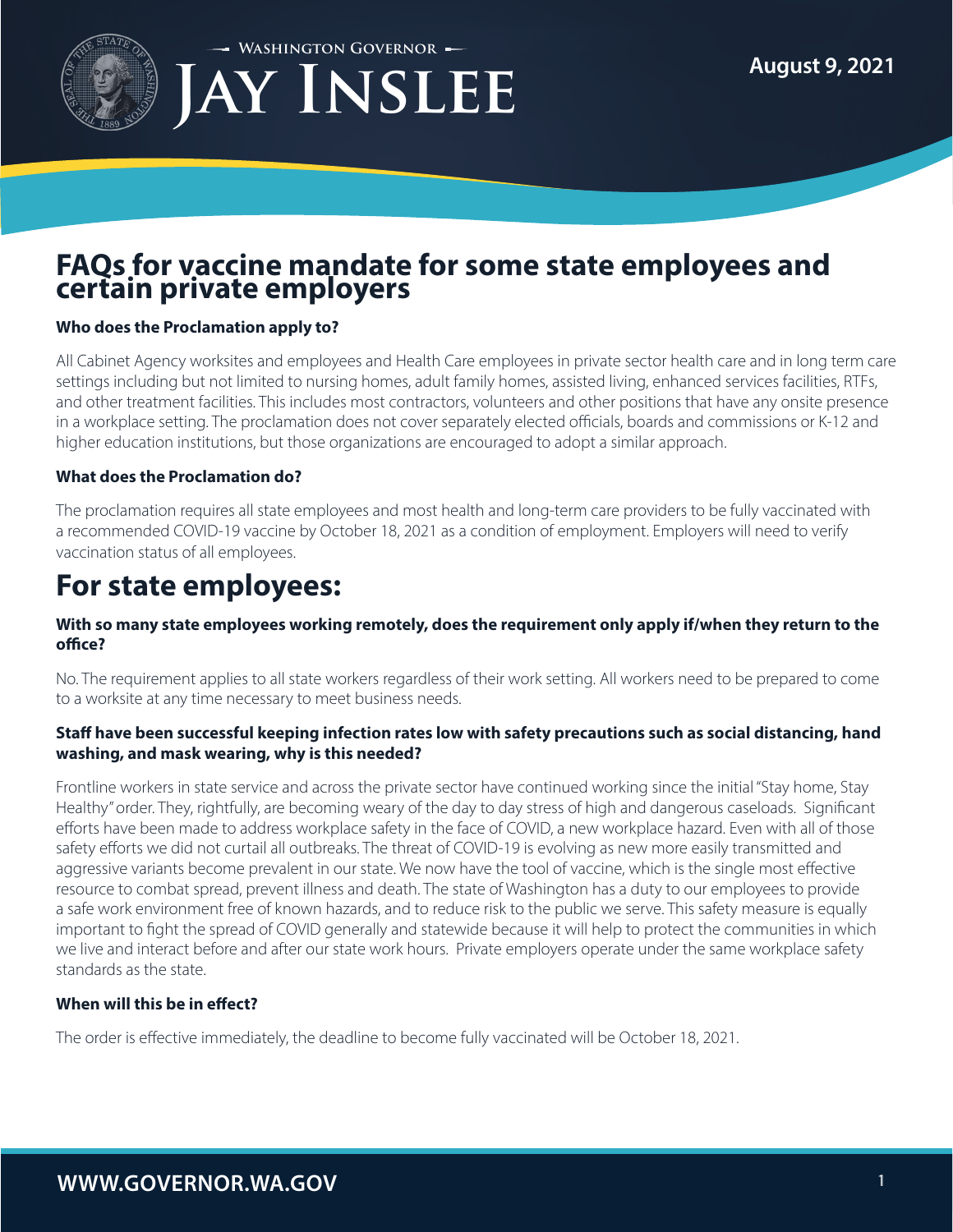## **Is there any avenue to opt out of vaccination?**

Under the proclamation, employees must show proof of vaccination by October 18, 2021. State employees may work with their agency's human resources office if they need a reasonable accommodation for medical or religious reasons. Private sector employers may choose a different process.

## **What is the mechanism for proving vaccination?**

The Department of Labor and Industries (L&I) and the Department of Health (DOH) have published requirements and guidance that all employers must adhere to. State agencies already have protocols in place per the Healthy WA – Roadmap to Recovery Guide v11 to develop vaccination verification. Many are in the early stages of implementation while others have been doing this work for the entire COVID response period. Updates to the protocol will be made as needed to meet any new requirements. For state employees, proof of vaccination is required; attestation is not allowed. Except for self-attestation, private employers may choose a different process.

#### **How will agencies safeguard my vaccination information?**

State agencies have protocol in place for safeguarding confidential information. Vaccination information will meet these requirements.

## **What if someone refuses to get vaccinated?**

All employees must be fully vaccinated by October 18, 2021 as a qualification of fitness for continued employment. Employees who refuse will be subject to non-disciplinary dismissal from employment for failing to meet the qualifications of the job. Those employees granted a reasonable accommodation for medical or religious reasons may not be subject to non-disciplinary dismissal. There may be continued or additional safety requirements for employees who are granted accommodations.

## **What if an employee is vaccinated but refuses to provide verification?**

State employees must provide proof of vaccination. Employees who refuse will be subject to non-disciplinary dismissal from employment for failing to meet the qualifications of the job.

#### **Will employees have any recourse to losing employment?**

Any post dismissal dispute over a dismissal action would follow any applicable collective bargaining agreement, civil service rules, and/or agency policy and procedure.

#### **On what legal grounds can this be imposed?**

In response to the emerging COVID-19 threat, the Governor declared a state of emergency on February 29, 2020, using his broad emergency authority under RCW 43.06. More specifically, under RCW 43.06.220, after a state of emergency has been declared, the Governor may suspend statutes and prohibit any activity that he believes should be prohibited to help preserve and maintain life, health, property or the public peace. Under an emergency such as this, the Governor's paramount duty is to focus on the health and safety of our communities. In addition, the Governor is also a large employer and needs to meet the obligation to provide a safe workplace for government employees. This Proclamation answers both of those obligations.

#### **How will the state be engaging with labor on this issue?**

We understand that there will be many questions about the processes that agencies, and other employers, will use to implement this direction. Employers value their relationships with labor organizations and will discuss the impacts of this directive as requested.